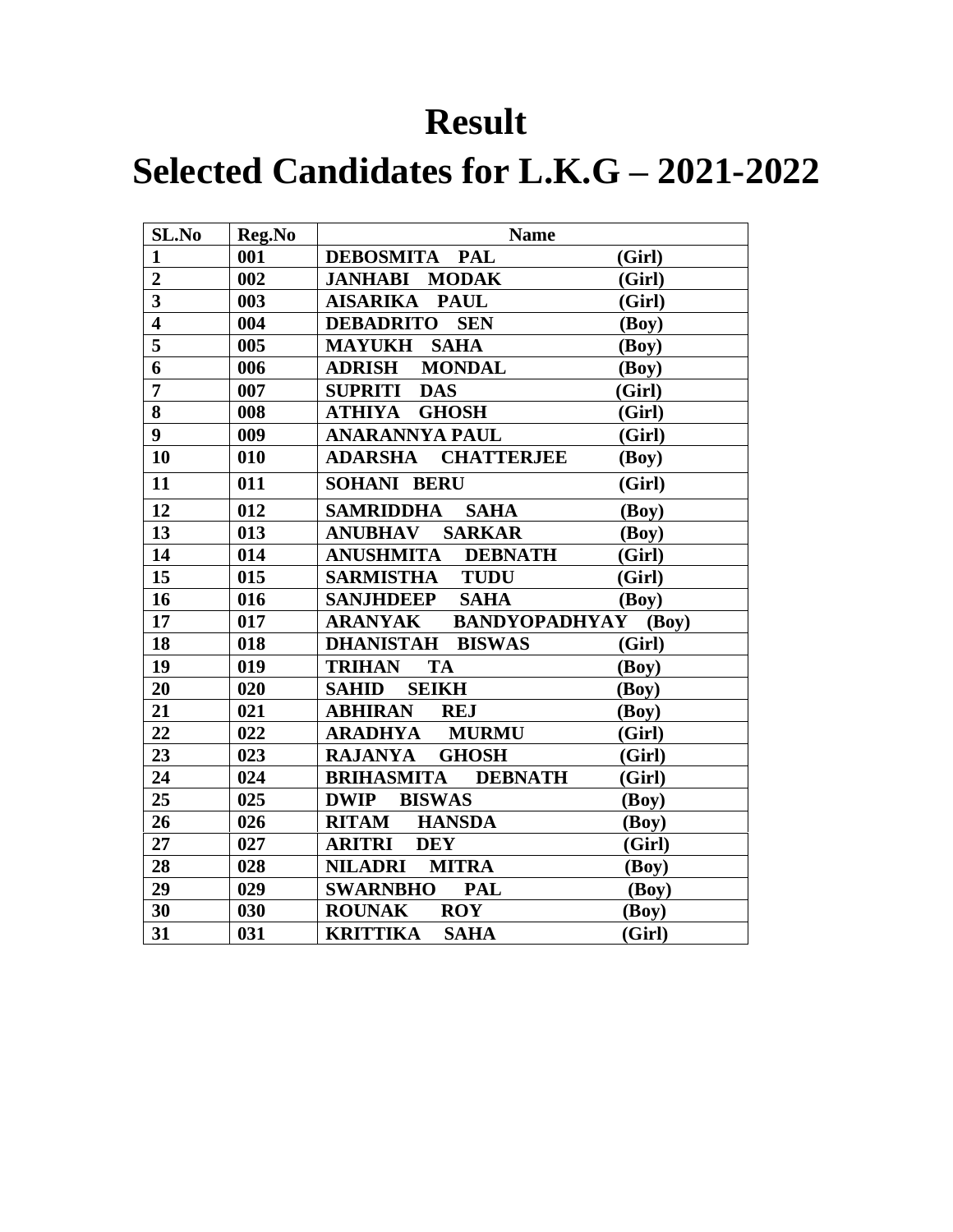### **Result**

## **Selected Candidates for L.K.G – 2021-2022**

| SL.No | Reg.No | <b>Name</b>                          |        |
|-------|--------|--------------------------------------|--------|
| 32    | 032    | <b>AMAN HEMBROM</b>                  | (Boy)  |
| 33    | 033    | <b>SHREYANS</b><br><b>MANDAL</b>     | (Boy)  |
| 34    | 034    | <b>PIYUSH</b><br><b>DEBNATH</b>      | (Boy)  |
| 35    | 035    | <b>ANGELINA</b><br><b>GHOSH</b>      | (Girl) |
| 36    | 036    | <b>PAL</b><br><b>SANKAT</b>          | (Boy)  |
| 37    | 038    | <b>BANERJEE</b><br><b>SPANDAN</b>    | (Boy)  |
| 38    | 040    | <b>RIHANT</b><br><b>HEMBRAM</b>      | (Boy)  |
| 39    | 041    | <b>SHAAN</b><br><b>GHOSH</b>         | (Boy)  |
| 40    | 042    | NIRNITA SINGHA                       | (Girl) |
| 41    | 043    | <b>PRAMIT</b><br><b>DAS</b>          | (Boy)  |
| 42    | 044    | <b>KIASH</b><br><b>SARKAR</b>        | (Boy)  |
| 43    | 045    | <b>ISHITA</b><br><b>SOREN</b>        | (Girl) |
| 44    | 046    | <b>AYUSHMAM</b><br><b>MAZUMDAR</b>   | (Boy)  |
| 45    | 047    | <b>MAYUKH</b><br><b>NANDI</b>        | (Boy)  |
| 46    | 048    | <b>PRITI</b><br><b>BYAPARI</b>       | (Girl) |
| 47    | 049    | <b>AARASHI</b><br><b>MONDAL</b>      | (Girl) |
| 48    | 050    | <b>ANUSHKA</b><br><b>DAS</b>         | (Girl) |
| 49    | 051    | <b>ADITYA</b><br><b>DEBNATH</b>      | (Boy)  |
| 50    | 052    | SHREYAN DAS                          | (Boy)  |
| 51    | 053    | <b>BANERJEE</b><br><b>JYOTISKO</b>   | (Boy)  |
| 52    | 054    | <b>DEBADRITA</b><br><b>BISWAS</b>    | (Girl) |
| 53    | 055    | <b>SHAIKH</b><br><b>AYANA</b>        | (Girl) |
| 54    | 056    | DEBAPRIYA KUMAR                      | (Girl) |
| 55    | 057    | <b>SOUMYADEEP</b><br><b>BANERJEE</b> | (Boy)  |
| 56    | 058    | <b>DEBDATTA</b><br><b>GHOSH</b>      | (Girl) |
| 57    | 059    | <b>SAMADRITA</b><br><b>MONDAL</b>    | (Girl) |
| 58    | 060    | SUCHISMITA MAJUMDAR                  | (Girl) |
| 59    | 061    | <b>ANUSMITA</b><br><b>SARKAR</b>     | (Girl) |
| 60    | 062    | <b>MITRA</b><br>SATYAKI              | (Boy)  |
| 61    | 063    | <b>PIYUSH</b><br><b>SAHA</b>         | (Boy)  |
| 62    | 064    | <b>RUPANJAN BANERJEE</b>             | (Boy)  |